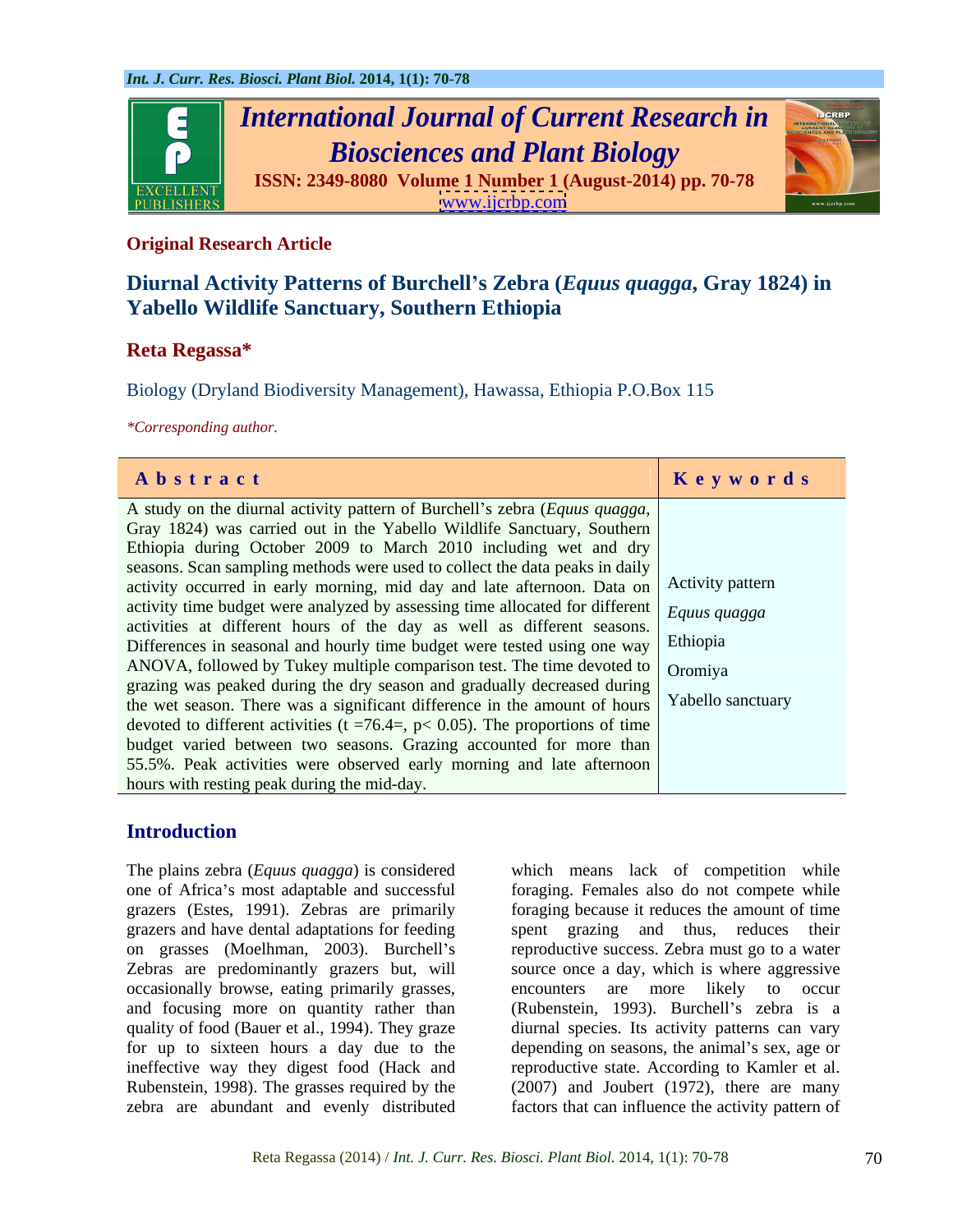The time Burchell's zebra have to spend on (*Acacia tortilis, A. brevispica, A. horrida, and* feeding every day can depend on different *A. drepanolobium*) and *Commiphora*, and factors such as its requirements of nutrients and broad leaved *Terminalia* and *Combretum* energy, the availability of digestible food and at (Borghesio and Giannetti, 2005). In addition, what rate the food can be ingested (Beekman small patches of juniper (*Juniperus procera*) and Prins, 1989). As a single species may show forest can also be found in high altitude just different behavioural patterns in different outside the boundaries of the sanctuary, environmental conditions (Delany and although grazing and logging threaten its Happold, 1979), effective management of species depends on the knowledge of the way to quantify the basic activity patterns, which exist for any species at a given time and place<br>during the different seasons (Jarman and activity are influenced by forage quality and in Ethiopia. Therefore, the objective of this of Burchell's zebras at different time of the day June-August. The mean annual maximum

# **Materials and methods**

# **The Study Area**

Yabello Wildlife Sanctuary (4o 37'-5o 12' N<br>and 380.00'-380.37' E) is one of the protected Wildlife Sanctuary, Southern Ethiopia from and  $380\,09'$ -  $380\,37'$  E) is one of the protected areas and Wildlife Sanctuaries in southern Ethiopia. It has an area of 2496 km2 located in the Borena Zone of the Oromia Region, east of the town of Yabello and it has an approximate North-South distance of 65 km and 48 km East-West with an average altitude between 1800 to 2000m above sea level. The area is not fenced and the boundary is not

Borana lowland is mostly covered with East African evergreen and semi-evergreen (1974). The activities recorded were grazing,

an animal such as temperature, climate, bushland and thickets along the high lying biological cycles, light and darkness, feeding areas with relatively higher rainfall (Agrotec-C, bouts, phases of the moon, time of day/year, 1974). The commonest habitat inside the interactions and predation risks. Yabello Sanctuary is savanna woodland dominated by various species of thorny acacia persistence (Borghesio et al., 2004).

in which it interacts with its specific The present study identifies three major types environment (Leuthold, 1977). One of the most of habitats such as: Acacia woodland, bushland useful methods of describing this interaction is and grassland. The rain fall regime in Borana during the different seasons (Jarman and season is between March and May with the Jarman, 1973; Leuthold and Luthold, 1978; peak in April, and short rainy season is between Norton, 1981). Annual cycles in ungulate September and November, with peak in quantity, digestive system constraints and period 2000-2009 was 612.36 mm. The peak energy conservation needs (Jarman and Jarman, mean monthly rainfall was in April (152.9mm) 1973; Owen-Smith, 1982; Leuthold, 1977). and October (127.6mm). The least mean There is no paper describing the diurnal monthly rainfall was in January (17.6mm). The activities and time budgets of Burchell's zebra hottest months were from January to February study was to investigate diurnal activity pattern  $28.9^{\circ}$ C. The weather remains pleasant between and season in Yabello wildlife sanctuary. The temperature was 28.9<sup>o</sup>C and the mean annual dry lands is bimodal with two rainfall seasons. The main rainy season, known as the long rainy October. The mean annual rain fall for the and temperature fluctuates between 27.9 to June-August. The mean annual maximum <sup>o</sup>C and the mean annual minimum temperature was  $12.2^{\circ}$ C.

# **Methods**

clearly demarcated. enabled observation of more than one group. A study on diurnal activity pattern of Burchell's zebra was carried out in the Yabello Wildlife Sanctuary, Southern Ethiopia from October 2009 to March 2010 including wet and dry seasons. Observations on diurnal activity pattern of Burchell's zebra were made using unaided eye and /or 8x30 binoculars. Observation was facilitated by the animal's preference for short grass areas during the wet season and tall grass during the dry season and by selecting a strategic site on the hill; this Scan sampling methods were used as adopted by Martin and Bateson (1993) and Altmann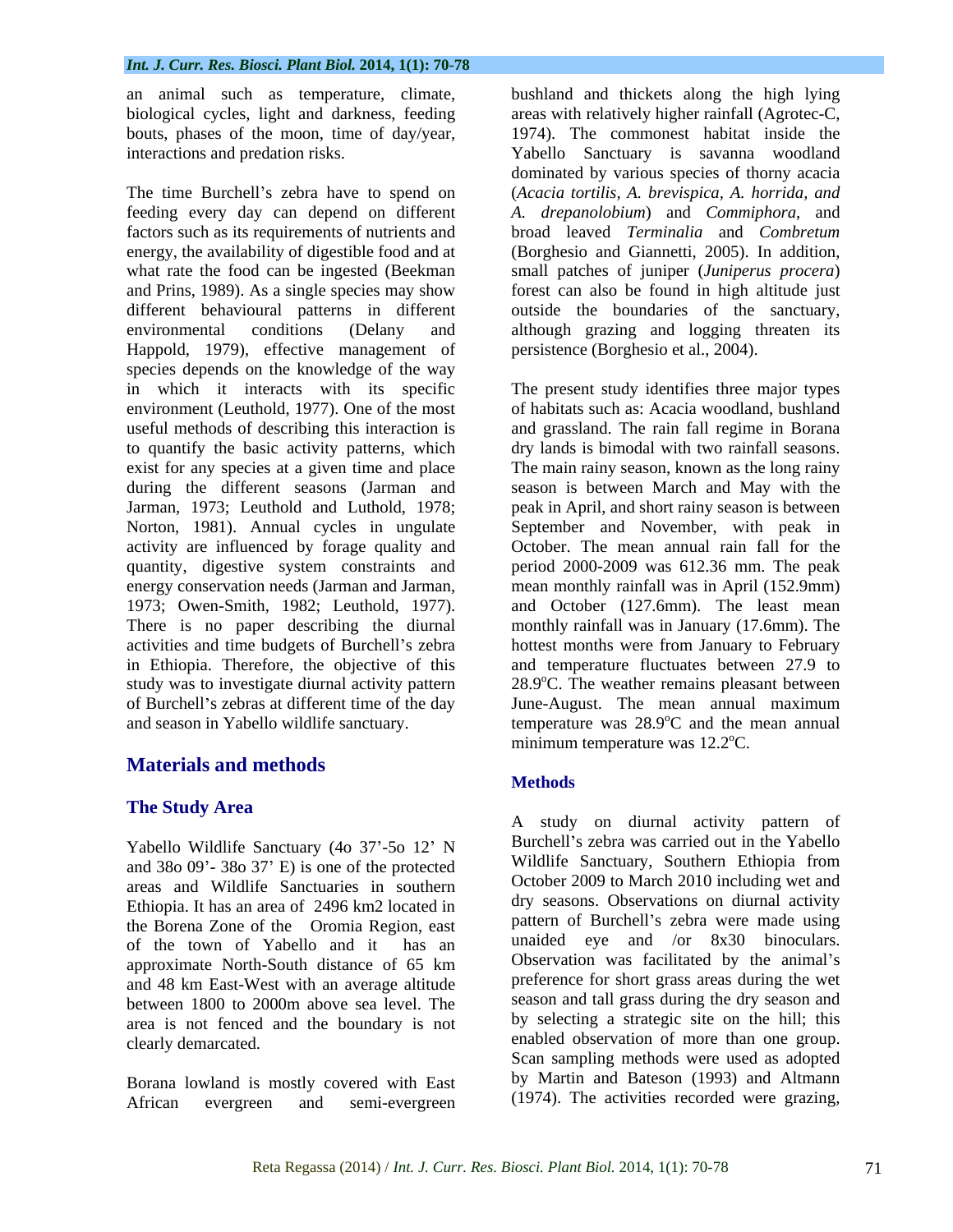walking, standing, resting, grooming and other did not feature strongly in the general activity pattern such as playing, fighting, suckling and

The time budget of Burchell's zebra was recorded in each hour of the day during a sample of 20 days (10 in dry and 10 in wet seasons) over 6 months of the study period. A total of 1440 observations were taken between 0600 to 1800h. The activities were recorded every 10 minutes and six observation unit per hour. Data on the various activity patterns recorded in the study period were grouped in to form six major activities: grazing, walking, standing, resting/lying in the open or in the shade, grooming and other activities.

There was an observed increase in the amount **Walking** of time spent grazing during the 0600-1000h and 1500-1800h both in dry and wet seasons. Grazing activity remained at similar levels during the 0600-1100 h and 1400-1800h with a decrease observed during the 1200-1300h time period during dry seasons. During the wet season, the animals significantly allocated more time to grazing at 0900h than 1200h, 1100 and 1300h. In addition, time allocated for grazing at 0900h was significantly higher than 800h, 1500h, and 1800h. There were two peaks in grazing during wet season, one between 0600- 100h and the other is 1400-1800h. Over the dry

activities. The latter included all activities that early morning between 0600-1000h and the urinating. each activity during different hours of the day The activity of each individual zebra in each different for grazing, standing, walking and group under observation was recorded and resting  $(p < 0.05)$ , but there was no significant ticked on the sheet at ten minutes intervals. difference between, grooming and others When unique activity was observed, it was (p>0.05). The time devoted to grazing during recorded on a separate notebook. If the the dry season was significantly greater observed animals in the field disappeared from  $(t=13.183, p<0.05)$  than the wet season. view, the time interval that the animals being Multiple pair-wise comparisons using the observed out of sight was recorded. When the Tukey test indicated that Burchell's zebras out of sight period was with longer duration spent more time in grazing in dry season than than the duration of the common activities, it in wet season, and more time grazing during was deleted from the sample and duration of the time period. The difference in time the sample period was deleted accordingly. The allocation among six activity categories was time budget and habitat association were statistically significant for grazing, standing, analyzed using SPSS 15.0 for window. walking and resting (F=67.512, d.f.=11,p<0.05) **Results and discussion**  $p<0.05$  during the wet season. The total time season, grazing showed two peaks one is in the other is in the late afternoon between 1400- 1800h. The differences in the time devoted for during dry and wet season were significantly during dry season and  $(F= 47.532, d.f.=11,$ budget for each activity also showed significant difference for grazing, standing, walking and resting  $(t= 69.265, p=0.001, t =19.058,$  $p<0.004$ ,  $t=22.572$ ,  $p=0.03$ ,  $t=16.357$ ,  $p<0.002$ ) over the two seasons, respectively (Table 1).

### **Table 1. Comparison of the different activities between dry and wet season using ANOVA.**

| nour. Data on the various activity patterns                                            |                 |                |                |
|----------------------------------------------------------------------------------------|-----------------|----------------|----------------|
| recorded in the study period were grouped in to                                        | <b>Activity</b> | <b>F-value</b> | <b>P-value</b> |
| form six major activities: grazing, walking,                                           | Grazing         | 13.183         | $\vert 0.000$  |
|                                                                                        | Standing        | 2.218          | 0.000          |
| standing, resting/lying in the open or in the<br>shade, grooming and other activities. | Walking         | 14.227         | $\vert 0.00$   |
|                                                                                        | Resting         | 23.346         | 0.003          |
|                                                                                        | Grooming        | 2.144          | 0.144          |
| <b>Grazing</b>                                                                         | Others          | 0.185          | 0.667          |

# **Walking**

The animals walk for shorter distances and recommence grazing after 2-6 minutes. The adult male, which is used as a guard often initiate the harem for walking when they were disturbed. Walking showed two peaks during the dry and wet seasons, respectively. Over the dry season, walking peaked in the early morning between 0700-900h and in the late afternoon 1500–1800h and during the wet season, it peaked early in the morning 0600- 1000h and late afternoon at 1400-1800h.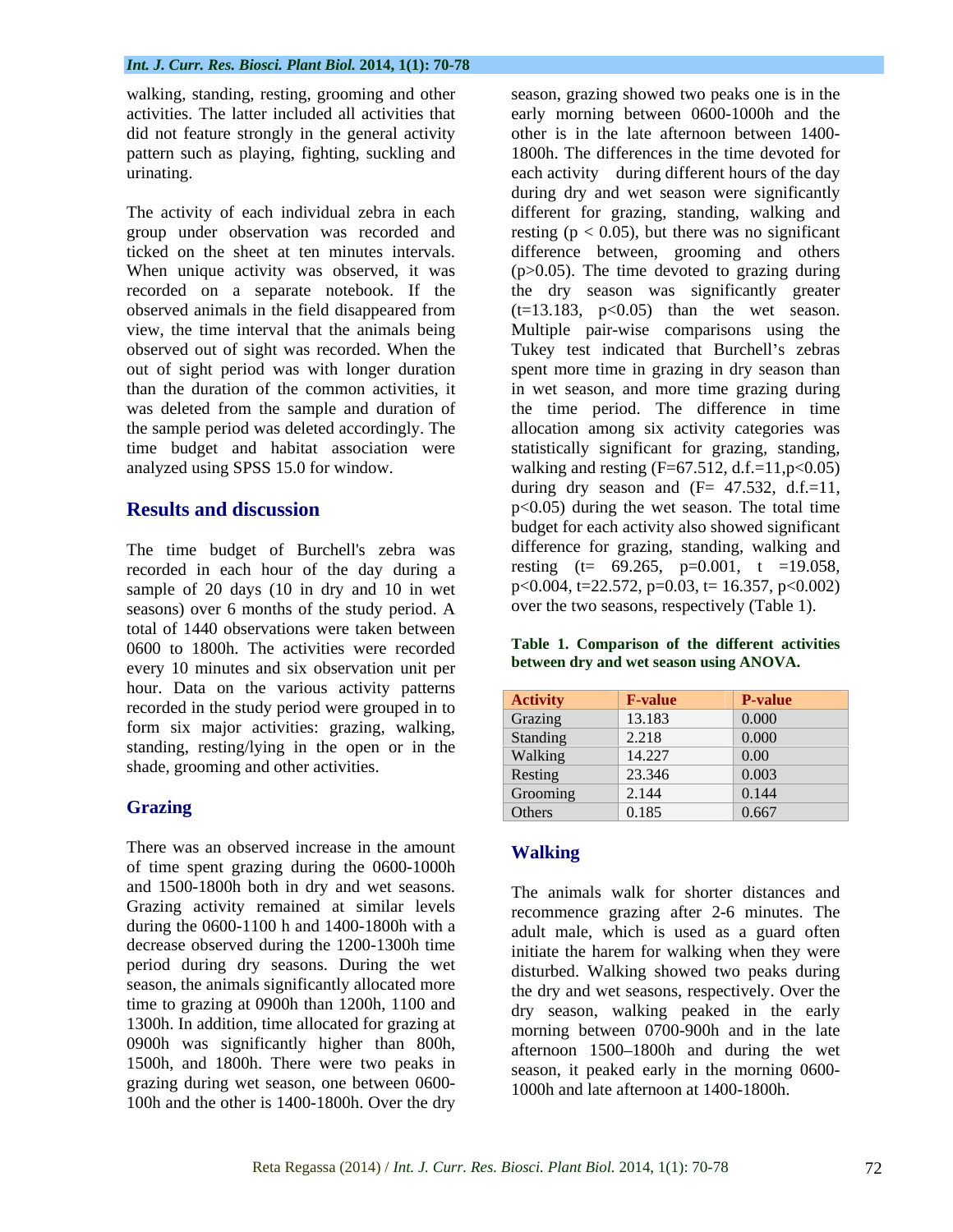The maximum time allocated to walking allocated to grooming throughout the day in the throughout the day during the wet season was dry season was  $8\%$  (0800h) while over the wet 14% while over the dry season it was 9%. There season it was 7%, 8% and 6.5% at 1200h, was significant difference in time allocated to walking in both seasons (p< 0.05). Tukey was no significant difference in time allocated multiple comparison tests indicated that time  $\qquad \qquad$  to grooming ( $p > 0.05$ ) for both dry and wet allocation for walking was significantly lower at 1200h and 1300h compared to 1400h and 1500h. The majority of the walking activity During the wet and dry seasons, an increase in maximum during the 0600-1000h and 1500-

In the study areas, when the Burchell's zebras were not grazing, they spend most of the time<br>standing Standing was the second frequent standing, 16 % standing, 10% walking, 6% standing. Standing was the second frequent activity of Burchell's zebra next to grazing during the dry season, but the third frequent the dry season, while in the wet season, 53% in activity during the wet season next to grazing during the hottest part of the day during dry season. The time allocated to standing varies significantly with time of the day both in the

### **Resting**

Resting was frequent during the hottest part of the day and the zebras remained in the bush and Acacia woodland spending more than 30 minutes. Resting was increased in the middle of the day from1200h-1400h. Data shows that Burchell's zebra were engaged more in resting for an extended time in the wet season than in the dry season. In the study area adult zebras were never seen resting, but the young zebras spent more time in resting than adults.

The time allocated to grooming did not vary significantly with time of the day either in the wet season or dry season. The maximum time

dry season was 8 % (0800h) while over the wet season it was 7%, 8% and 6.5% at 1200h, 1300h and 1700h respectively. However, there seasons.

during the wet and dry seasons was during the social activity was observed during the 1200 cooler periods 0600- 1000h and 1500- 1800h of 1400h time period. This can probably be the day. The level of walking activity was at attributed to the aggregation of Burchell's 1800h time periods and decreased during the thus allowing a greater opportunity for 1100-1400h time period. The maximum time interaction. Levels of social activity were allocated for walking throughout the day higher during the wet season throughout the among the Burchell's zebras during the wet time period with peaks in the mid day from season was 24% (0600h) while over the dry 1100-1300h. Over the dry season social season it was 14 %( 0800 and 1500h). activities were allocated less time at 1100 and **Standing** more time was allocated at 0900h, 1000h, 1300 During the wet and dry seasons, an increase in zebra under available acacia woodland shades, 1200h as compared to 0700 and 0800h, but and 1600h respectively.

and walking. They were engaged in standing in resting, 5% in grooming and 8% in other wet and dry seasons ( $p < 0.05$ ). Season, grazing and walking were allocated Burchell's zebras spent 58 % of their time grazing, 16 % standing, 10% walking, 6% resting, 4% grooming and 7% other activities in the dry season, while in the wet season, 53% in grazing, 10% in standing, 14% in walking, 10% activities. In the dry season grazing and standing were allocated significantly more time than other activities. Where as in the wet significantly more time than other activities.

> The variation in trends between the time allocated for grazing, walking, standing, resting, grooming and other activities of Burchell's zebra of different age and sex categories in the three periods of the day showed significant differences  $( p<0.05)$ . The time allocated for different activities also showed significant differences  $(t = 76.4,$ p=0.004) during the wet and dry seasons.

**Grooming** grooming and others  $(r = -0.178, p < 0.01; r = -1.0178, p < 0.01$ The pattern of diurnal grazing was inversely correlated with walking, standing, resting, 0.631,  $p < 0.01$ ;  $r = -0.472$ ,  $p < 0.01$ ;  $r = -0.210$ , p< 0.01;  $r = -0.428$ ,  $p \le 0.01$  respectively, reaching a peak in the morning and afternoon periods during dry and wet seasons. The result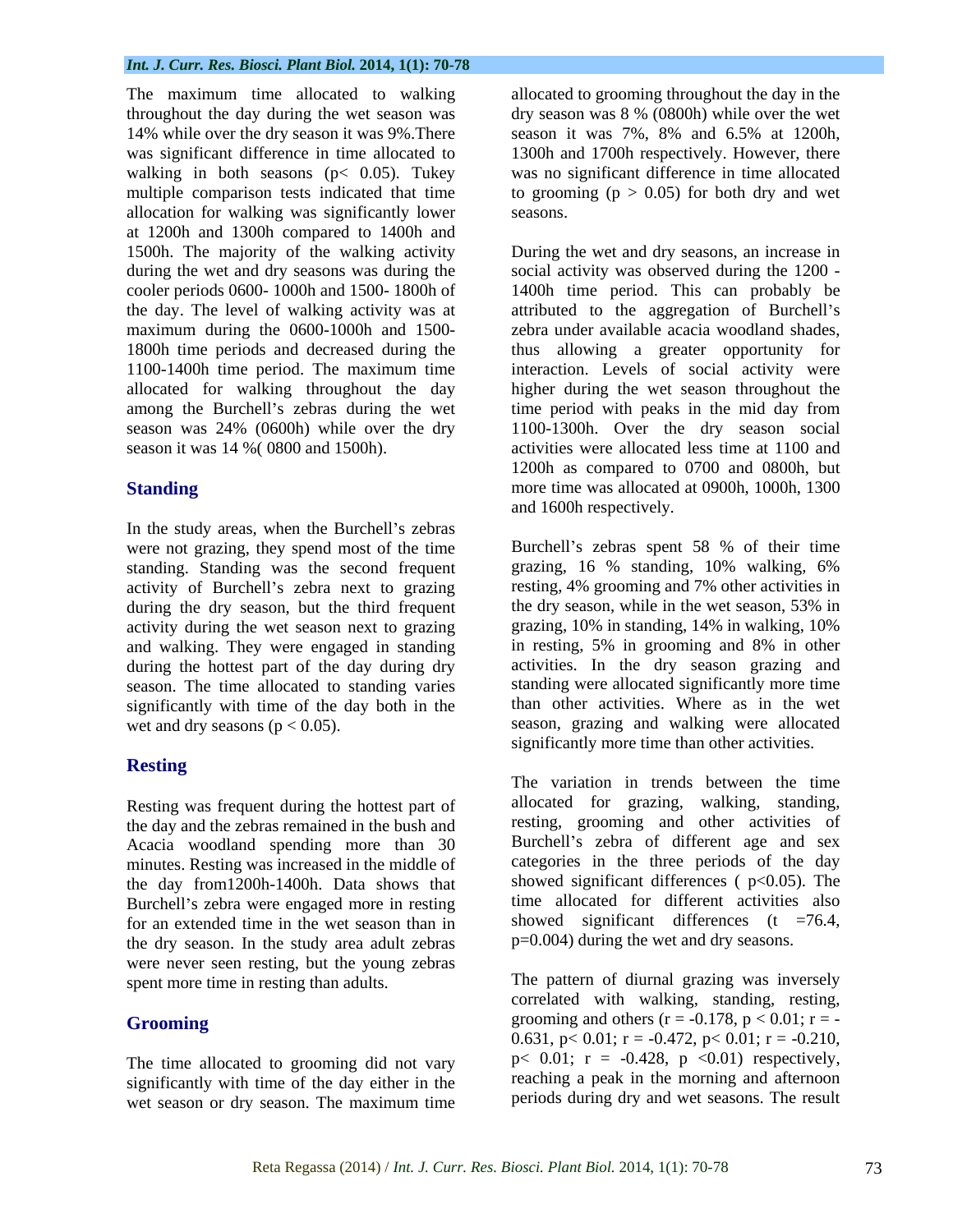of correlation analysis using Karl Pearson Correlation Coefficient showed statistically Sanctuary was 6110 and during thedry season, significant positive correlation between the pattern of diurnal resting and standing  $(r =$ 0.29,  $p < 0.01$ ). The time allocated to walking activity was inversely correlated with standing, resting and grooming( $r = -0.313$ ,  $r = -0.370$ ,  $r =$  Several native Acacia species among which *A*. -0.207), respectively, during the wet and dry *drepannolobium, A. oerfota, A. mellifera* and seasons. Standing activity also inversely many others were observed to be an emerging correlated to grazing and walking  $(r = -0.631, r$  rampant species replacing some of the valuable = -0.313), respectively. Furthermore, the time species at Yabello Wildlife Sanctuary. Dueto devoted to resting and grooming activities its rapid expansion, *A. drepannolobium* was the during different hours of the day were inversely most serious problem in the area. It had been correlated with grazing and walking  $(r = -$  observed during the field survey that this 0.472,  $r = -0.370$ ,  $r = -0.210$ ,  $r = -0.207$ ), species had formed a pure stand replacing all respectively. The diurnal activity budgets of other activities were inversely correlated with grazing (r = -0. 428). Variations were observed in the activity

However, their habitat preference differed

Livestock is the most commonly observed animal in the Sanctuary. The increased number of livestock around the sanctuary was one of Resting reached a peak between 1200h-1400h. the important factors affecting the activity No periods of rest were observed early in the patterns and time budget of Burchell's zebras in morning and in the late afternoon. Resting is Yabello Wildlife Sanctuary. Thousands of high during the midday in the dry season as the livestock competes directly for food with activities are affected by temperature. This Burchell's zebras and other wildlife in the behaviour was significantly different between Sanctuary. Livestock distribution throughout the Sanctuary increased especially during the day, Burchell's zebras remain standing or wet and late dry seasons, when the grasses were resting/lying down about 35% and 25% in dry

number of livestock counted inside the these were only 4053.

### **Bush encroachment**

other species that used to grow in the area.

patterns and time budget of Burchell's zebras<br>Out of the total 1440 observations Burchell's during dry and wet seasons at different time of zebras were observed in the grassland (48.2%), the day. There was significant differences in woodland (39.9%) and bushland (11.8%). the amount of hours devoted to different There was no significant change  $(t=4.32, \cdot$  activities  $(t=76.4, \cdot p < 0.05)$ . Burchell's zebra p>0.05) in the pattern of habitat association of devoted more time to grazing than any other Burchell's zebra at Yabello wildlife Sanctuary. <br>activities during both seasons. Grazing was significantly in the morning, mid-day and reason may be the influence of temperature afternoon ( $t = 39.167$ ,  $p < 0.05$ ). They spent most which affects the turgidity of plants which in (57.9%) of the morning hour in the grassland turn affects the plants' palatability. Grazing while most (55.4%) of the mid-day hours in the activity was minimum during the wet season. woodland. In the afternoon 52.4% was spent in Decrease in grazing time with increase food the grassland and 39.9% in the woodland. availability during the wet season has been Habitat preference was impact on daily time observed. The difference in the distribution of budget of Burchell's zebra. (t= 117 df=5 time budgets of the wet and dry season may p<0.05). Time of the day was also associated lead to the conclusion that temperature and with activity patterns of Burchell's zebras (t food availability seem to be the determinant =232.245, df =11, P< 0.05). factors governing the activities of Burchell s **Livestock abundance were perhaps related to temperature**, rainfall patterns and time budget of Burchell's zebras during dry and wet seasons at different time of observed to be lowest at midday. The possible zebra. Seasonal variations in daily activities and ground plant biomass in reedbuck (Roberts and Dunbar, 1991).

at grazable size. During the wet season, the and wet seasons, respectively under the shadewet and dry seasons. Around the middle of the resting/lying down about 35% and 25% in dry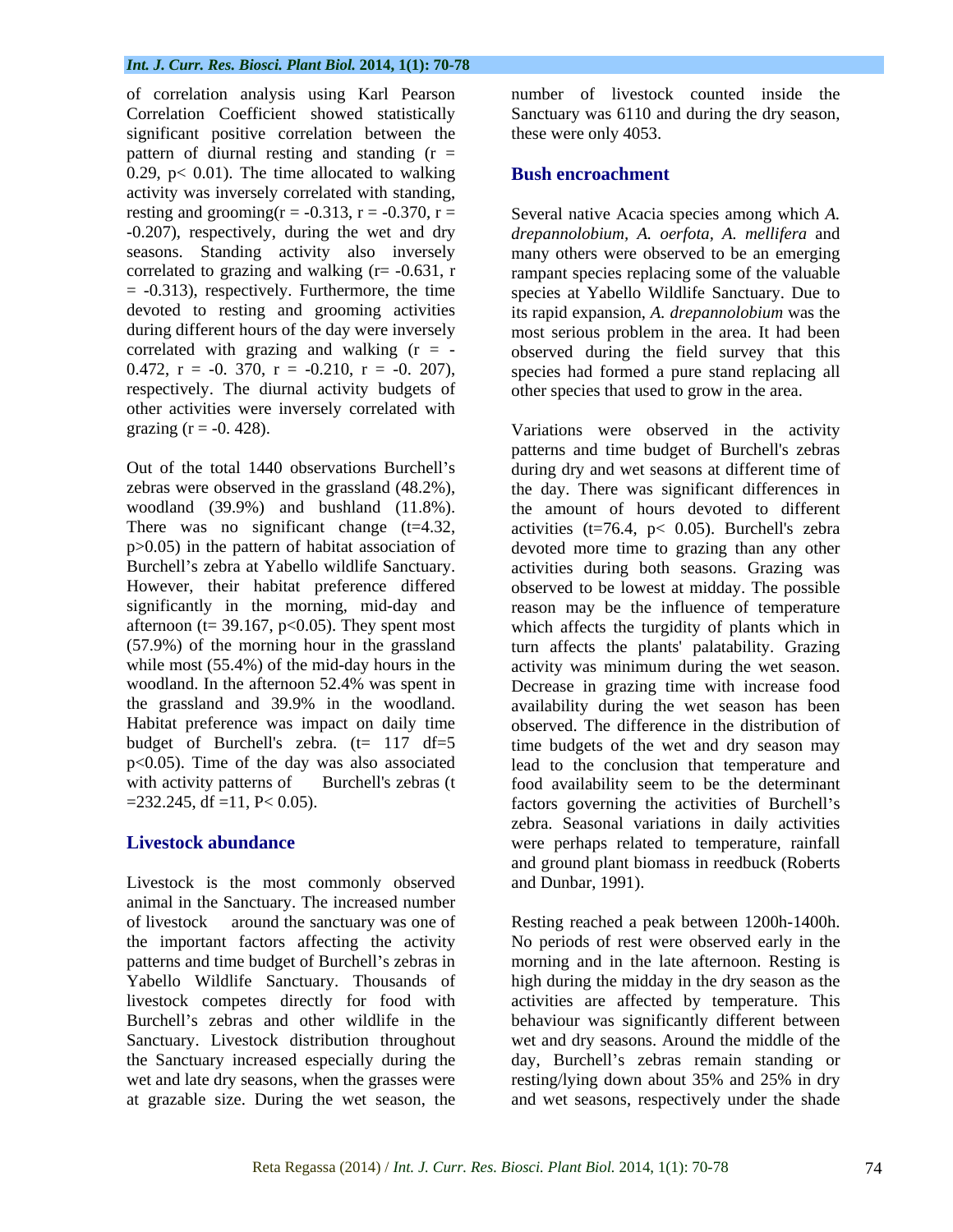of *Acacia* woodland to escape the intense heat of the day. The distribution of day time activity for Burchell's zebras in Yabello Wildlife 1984; Grogan, 1978). The present study in components of activity of the zebra. Grazing to 57.6% of their time feeding. This finding

Activity patterns of animals are determined by numerous factors. Biotic environmental factors understanding their ecological niche and hence day, and to graze more in the morning and

mammalian herbivores (Beekman and Prins, their time per day to graze (Fowler and Miller, Crowell-Davis et al., 1985; Sweeting et al., varied according to the season.<br>1984). Three studies on Plains zebra shows that of a 24-h period) to grazing (Beekman and Prins, 1989; Gakahu, 1984; Grogan, 1978). The time devoted to grazing was peaked during the encroachments. Overgrazing increases dry season and gradually decreased during the

has been reported for several African grazers (Owen-Smith, 1982).

Sanctuary with increased activities of grazing In the present study, the annual mean and walking concentrated in the early morning proportion of time spent grazing by Burchell's and late afternoon and a major resting/lying zebras at Yabello Wildlife Sanctuary was period during the middle of the day is similar to estimated to be 55.5%. This is in line with the that observed elsewhere (Joubert, 1972; Sandra, findings of Kivai (2006) in which Grevy's 2009; Beekman and Prins, 1989; Gakahu, zebras spent most of their time feeding than Yabello Wildlife Sanctuary indicates that et al. (2004) obtained similar results in Burchell's zebra spent most of its time for behavioral study of Grevy's and Plains zebras grazing as evident from the activity time in Lewa Wildlife Conservancy and Moehlman budget. Standing and walking were other major (1998) where the adult Feral Asses spent 30.7% peak was in the morning from 0600 to 1000 hrs was contradicts with the findings of Degu and after noon from 1400-1800hrs. (2007) where Grevy's zebras spent more time other activities in Northern Kenya; Rubeinstein to 57.6% of their time feeding. This finding for vigilance than any other activities in Chew Bahir, Southern Ethiopia.

such as light and temperature may influence Burchell's zebras were standing most in the optimum daily and seasonal activity patterns mid day; this may be due to the hot (Nielsen, 1983; Patterson et al., 1999). Body temperature. Standing was least in the mass, human disturbance, social behaviour, afternoon, probably due to the higher need of predator avoidance, prey acquisition and grazing. This is consistent with Sandra (2009) competition also may affect activity in different in which Burchell's zebras were standing most forms (Rocowitz, 1997). Hence, important time in the midday and least in the afternoon. The when animals are active may be important for activity budget of an animal varies in response to develop conservation plans for imperiled influence its survival strategy (Knoop and species (Hwang and Garshelis, 2007). The Owen-Smith, 2006). The diurnal activity of common trend in the diurnal activity patterns of Burchell's zebras depend on variation in Burchell's zebra at Yabello Wildlife Sanctuary climatic condition. Seasonal changes affect the was generally to rest more in the middle of the timing of grazing and resting (lying down) afternoon. may also be influenced by factors such as the Much of the time is generally spent feeding in type and reproductive status (Wobeser, 2006; 1989). Grazing equidae spend up to 18 hours of Solomon (2013) reported that Burchell's zebra 2003; Houpt et al., 1986; Pratt et al., 1986; habitats and the distribution of the animal to both internal and external factors that activities. The foraging efficiency of ungulates time of day, temperature, season, vegetation Neuhaus and Ruckstuhl, 2002). Reta and showed high preference for open grassland varied according to the season.

they devote around 60-70% of their time (out wet season. The increased in grazing time with seasons. Ubiquitous presence of thousands of decreasing food availability in the dry season livestock competes on the same area with The activity pattern of Burchell's zebra in the study area was highly influenced by human activity, livestock over grazing and encroachments. Overgrazing increases competition for pastures especially during dry Burchell's zebra for food especially at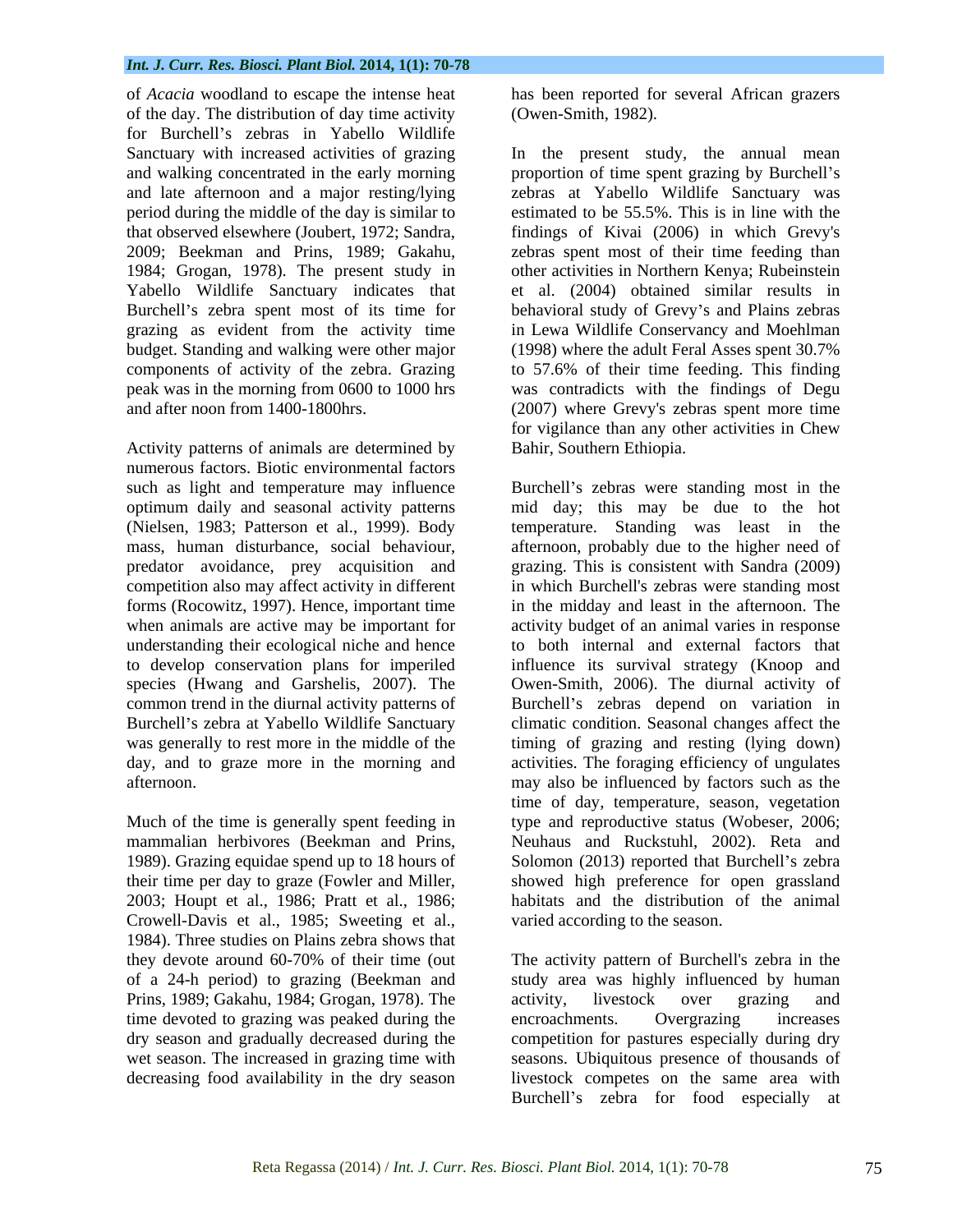Government cattle ranch in the Yabello also go to indigenous people of the study area Wildlife Sanctuary. Grazing activity was and the staff of the sanctuary for the support become more difficult for Burchell's zebras when livestock arrived and occupied the more suitable habitat were transformed into **References** unsuitable habitat which forced zebras to feed

Some authors propose that there are four 227-269. factors which influence ungulate activity budgets: seasonal changes of a pasture's biomass and quality (Moncorps et al., 1997); temperature variations throughout daytime hours and seasons (Shi et al., 2003); yearly life cycle (growth and reproduction (Duncan, 1980; Maher, 1991) and livestock movements and human activity (Schaller, 1998). Bush 21, 169-182. encroachments are the most serious problem that affects the time budget of Burchell's zebras in the study area to date. In the Borana rangelands of southern Ethiopia, a progressive increase in bush encroachment and loss of grass 129-147. cover is associated with changes in patterns of livestock grazing (Bille et al., 1983; Coppock, 1994). Heavy livestock grazing in turn has reduced the herbaceous vegetation cover (Coppock, 1993).

zebras, although the time spent in grazing differed significantly between the seasons. It occupied most of the time and, together with Afr. J. Ecol. 42, 137–143. walking, standing and resting accounted for at Borghesio L., Giannetti, F., 2005. Habitat least 90% of all diurnal activities. Diurnal grazing behaviour was strongly biphasic, with<br>Ethiopian bush crow Zavattariornis animals showing strong avoidance of energy stressmanni. Oryx 39, 44–49. consuming activities such as grazing and walking during the hottest period of the day. Such activities increased in the early morning and late afternoon hour and correlated with lower ambient temperatures. Energy conserving activities, such as resting and standing showed a strong inverse correlation with grazing and

Ababa University for logistic and financial support and Oromiya Forest and Wildlife in the Yabello Wildlife Sanctuary. Great thanks

they offered during fieldwork.

### **References**

- on lower quality pastures. Altmann, J., 1974. Observational study of behavior: sampling methods. Behav. 43, 227- 269.
	- Agroteck-C, 1974. Southern range lands livestock development in imperial Ethiopian government. Project 3, 1- 3.
	- Bauer, I.E., McMorro, J., Yalden, D.W., 1994. The historic ranges of three equid species in North-East Africa quantitative comparison of environmental tolerances. J. Biogeogr. 21, 169-182.
	- Beekman, J.H., Prins, H.H.T., 1989. Feeding strategies of sedentary large herbivores in East Africa, with emphasis on the African buffalo, *Syncera caffer*. Afr. J. Ecol. 27, 129-147.
	- Bille, J.C., Eshete, A., Corra, M., 1983. Ecology and ecosystems of the Borana deep wells area. JEPSS Res. Rep No. 13. ILCA (International Livestock Center for Africa), Addis Ababa.
- Grazing was the dominant activity of the<br>
Grazing was the dominant activity of the<br>
Shimelis A 2004 The present Borghesio, L., Giannetti, F., Ndang'ang'a K., Shimelis, A., 2004. The present conservation status of *Juniperus* woodland in the South Ethiopian Endemic Bird Areas. Afr. J. Ecol. 42, 137–143.
	- degradation threatens the survival of the Ethiopian bush crow *Zavattariornis stresemanni*. Oryx 39, 44 49.
- walking. The R.H., Scoones, I., Kerven, C. eds). Overseas Acknowledgements **Acknowledgements Environment and Development**, Coppock, D.L., 1993. Vegetation and pastoral dynamics in the southern Ethiopian rangelands: Implications for theory and management. In: Range Ecology at Disequilibrium, New Models of Natural Variability and Pastoral Adaptation in African Savannas, Pp.42- 61, (Behnke, Development Institute and International London.
- We thank the department of biology, Addis Coppock, D.L., 1994. The Borana Plateau of Agency, for allowing us to carry out the study 1991. ILCA (International Livestock Center Southern Ethiopia: Synthesis of Pastoral Research, Development and Change, 1980 for Africa), Addis Ababa.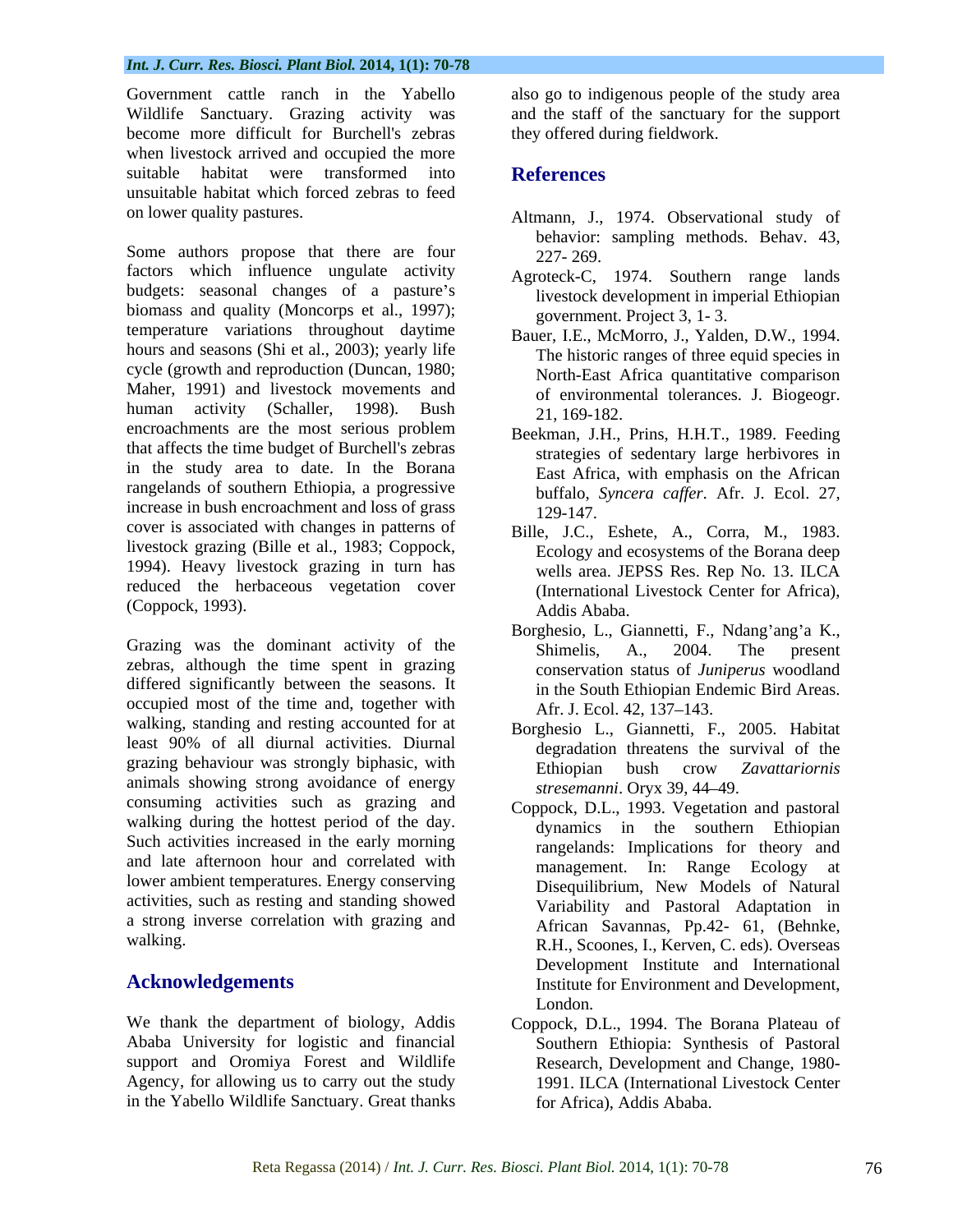- Crowell-Davis SL., Houpt, K.A., Carneval, J., 1985. Feeding and drinking behaviour of
- Degu, T. L., 2007. Grevy s zebra (*Equus grevyi*, Oustalet, 1882) Challenges of Southern Ethiopia. M.Sc. Thesis, Addis
- 
- Duncan, P., 1980. Time-budgets of Camargue
- Estes, R.D., 1991. The behavior guide to
- Folwer, M., Miller, R.E., 2013. Zoo and wild
- Gakahu, C., 1984. Feeding Ecology of Plains 1828–1834.
- Grogan, P., 1978. Feeding Ecology of Plains Zebra in the Serengeti. M.Sc. Thesis,Texas
- 
- Houpt, K.A., O'connell, M.A., Houpt, T.A.,
- Jarman, M.V., Jarman, P.J., 1973. Daily
- Joubert, E., 1972. Activity patterns shown by
- Jedrzejewska, W., 2007. Activity patterns
- Kivai, S. M., 2006. Feeding ecology and zebra (*Equus grevyi*, Oustalet, 1882) in Thesis, Addis Ababa University, Addis
- Leuthold, W.,  $1977$ . African Springer-Verlag, New York.
- mares and foals with free access to pasture Leuthold, B. M., and Leuthold, W., 1978. Day and water. J. Anim. Sc. 60(4), 883-889. time activity patterns of gerenuk and giraffe in Tsavo National Park,Uganda. E. Afr. Wildl. J. 16, 231-243.
- Survival in the Pastoralist Dominated Arid Maher, C.R., 1991. Activity budgets and Ecosystems of Chew Bahir and Sarite, mating system of male pronghorn antelope Ababa University, Addis Ababa. Nevada. J. Mammal. 72, 739 744. at Sheldon National Wildlife Refuge,
- Delany, M.J., Happold, D.C.D., 1979. Ecology Martin P., Bateson, P., 1993. Measuring of African Mammals. Longman, New York. Behavior: An Introductory Guide, 2n edn. Cambridge University Press, Cambridge.
	- horses. II. Time-budgets of adult horses and Moehlman, P. D., 2003. Grizmek's Animal weaned sub-adults. Behav. 72, 26 49. Life Encyclopedia. Mammals IV. Detroit, the Gale Group, Inc. 15.
	- African mammals, including hoofed Moncorps, S., Bousses, P., Re´ale, D., mammals, carnivores, primates. University Chapuis, J.L., 1997. Diurnal time budget of of California Press, Berkeley. the mouflon (*Ovis musimon*) on the Animal Medicine,St Louis, USA, Saunders. resources, age, and sex. Can. J. Zool. 75, Kerguelen archipelago: influence of food 1828 1834.
	- Zebra in Amboseli National Park.University MMAE, 2009. Annual Rainfall and of Nairobi Press, Nairobi. temperature of Yabello Town during 2000 NMAE, 2009. Annual Rainfall and 2009. National meteorological Agency of Ethiopia, Addis Ababa.
- A and M University, Texas. Neuhaus, P., Ruckstuhl, K.E., 2002. The link Hack, M.A., Rubenstein, D.I., 1998. Zebra zones. Nat. Hist. 107, 26-30. budgets, and group cohesion: the case of the Carbonaro, D.A., 1986. Night-time between sexual dimorphism, plains zebra (*Equus burchelli*). Can. J. Zool. 80, 1437 1441.
	- behaviour of stabled and pastured peri- Norton, P.M., 1981. Activity patterns of parturient ponies. Appl. Anim. Behav. Sci. klipspringers in two areas of the Cape 15, 103-111. Province. S. Afr. J. Wildl. Res. 11, 126- 134.
	- activity of impala. E. Afr. Wildl. J. 11, 75- Owen-Smith, N., 1982. Factors Influencing the 92. Consumption of Plant Products by Herbivores. Springer-Verlag, Berlin.
- Hartmann Zebra (*Equus zebra hartmannae*) in South West Africa with reference to Edwards, P.J., 1986. Use of habitat by freeclimatic factors. Madoqua. Ser. 5, 33- 52. ranging cattle and ponies in the New Forest, Kamler, J.F., Jedrzejewska, B., and Southern England. J. Appl. Ecol. 23(2), Pratt, R.M., Putman, R.J., Ekins, J.R., Edwards, P.J., 1986. Use of habitat by free-539-557.
	- of red deer in Bialowieza National Park. J. Reta, R., Solomon, Y., 2013. Distribution, Mamm. 88, 508-514. abundance and population status of duirinal activity pattern of the Grevy's Wildlife Sanctuary, Southern Ethiopia. J. zebra (*Equus grevyi*, Oustalet, 1882) in Ecol. Nat. Environ. 5(3), 40-49. Burchell's zebra (*Equus quagga*) in Yabello Wildlife Sanctuary, Southern Ethiopia. J. Ecol. Nat. Environ. 5(3), 40-49.
	- Samburu Community Lands, Kenya. MSc Rubenstein, D.I., 1993. Science and pursuit of a sustainable world. Ecol. Appl. 3, 585-587.
	- Ababa. Rubeinstein, D., Kirathe, J., Oguge, N., 2004. Competitive Relationship between Grevy's